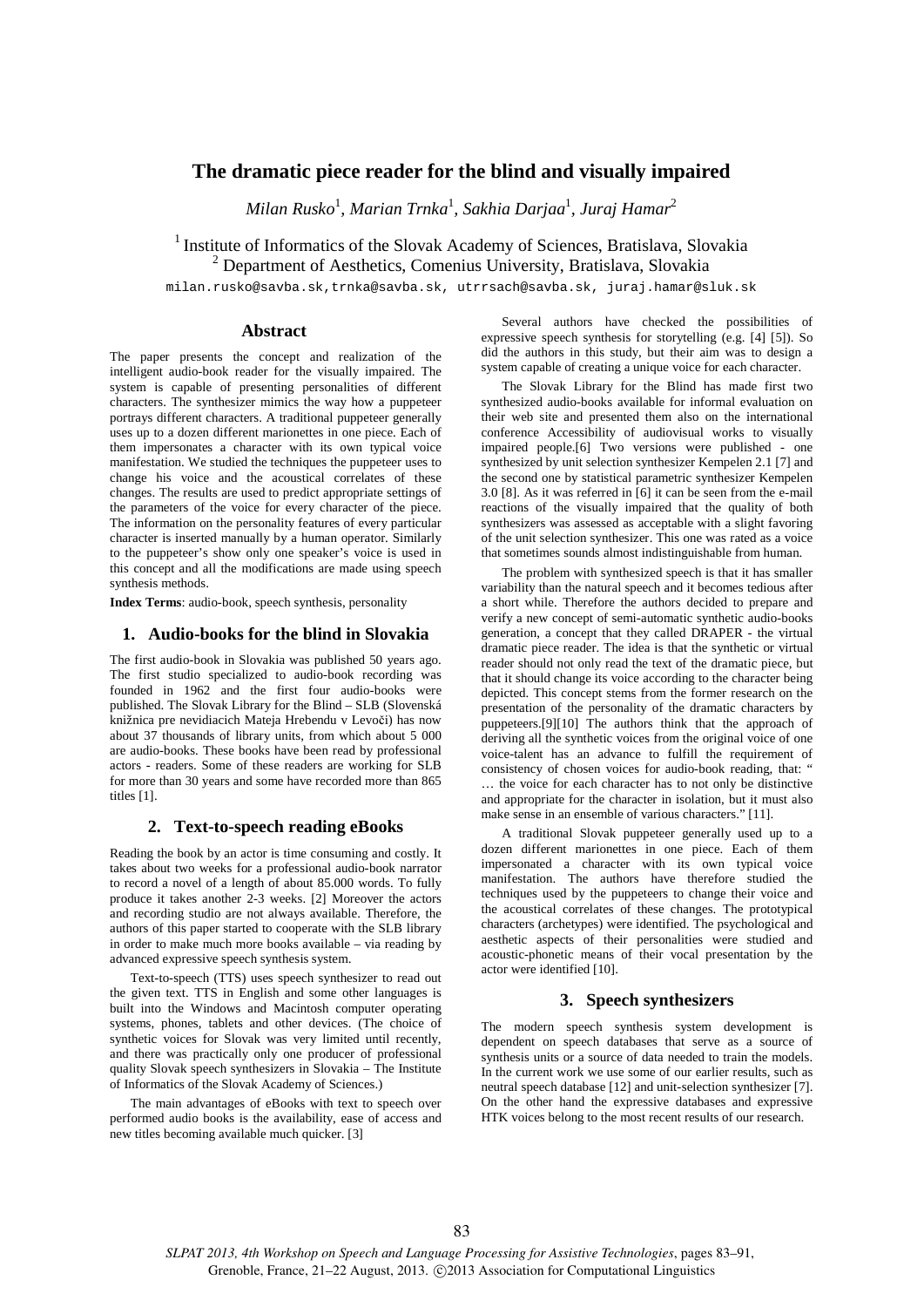### **3.1. Speech databases**

The set of speech databases containing the voice of our voice talent consists of:

- 1. Neutral database (Level 0) 2000 sentences
- Expressive speech database with higher levels of voice effort
	- a. Base level  $(Level 1) 300$  sentences<br>b. Increased level  $(I \text{ evel 2}) 300$  sentences
	- b. Increased level (Level 2) -300 sentences c. Highly increased level (Level 3) - 300 sentences
- 3. Expressive speech database with lower levels of vocal effort
	- a. Base level (Level -1) 150 sentences
	- b. decreased level (Level -2) 150 sentences
	- c. Highly decreased level (Level -3) 150 sentences
- 4. Whispered speech database 150 sentences

The Neutral database, VoiceDat-SK, serves for creating the neutral voice with good coverage of synthesis elements.

The method of development of smaller expressive databases that serve for adaptation to voices with higher and lower expressive load (limited to the dimension of emphasis and insistence) was published in [13]. One of the features that are known to be correlated with the level of arousal and vocal effort is the average F0. Figure 1 shows the histograms of F0 for our three databases with one reference-neutral and two increased levels of vocal effort. Histograms of F0 for the expressive databases with one reference-neutral and two lower levels of arousal are presented in Figure 2.

A Gaussian approximation is added to each of the histograms.





In the databases with increasing expressive load the second and third levels of expressivity are clearly distinguishable from the base (reference) level 1. In addition to the neutral voice it is therefore possible to train two more significantly different expressive voices - one with higher and the second one with very high emphasis and insistence.



*decreased vocal effort (from left to right: Level -3, -2, -1).* 

In the databases with decreasing expressive load it was very hard for the speaker to make the second and third levels distinguishable one from another. The differences in vocal intensity and timbre were small and the average F0 was nearly the same for these two databases (level -2 and -3 of expressive load – soothing and very soothing speech). This was probably due to a physiological limit - the lowest frequency of oscillation of the glottal chords. We therefore decided to train only one voice with low expressive load. So we at last came to the choice of speech modes which is identical to the modes examined by Zhang and Hansen from the point of view of vocal effort in their work on classification of speech modes [14] (i.e.: whispered, soft, neutral, loud and shouted in Zhang's description).

A special database of whispered voice was created by the same speaker whispering the same set of 150 phonetically rich sentences as was used in the preceding expressive databases. As it turned out this volume was sufficient to achieve a good quality of synthesized whisper by direct training the HMM voice on this database, without using the neutral voice and adaptation. This is probably due to the absence of voiced parts, which are critical in HMM synthesis because of the problems with pitch tracking. In contrast to voiced parts of the other HMM voices the vocoder buzz is nearly unobservable in the synthesized whisper.

#### **3.2. Synthesizer voices**

The authors have several types of synthesizers available derived from the voice of the same voice talent [15]. Two of the used synthesis methods provide sufficient quality for the audio-books reading – the Unit-selection [16] and Statisticalparametric synthesis [17].

Kempelen 2.0 unit-selection synthesizer utilizes the Neutral database with a CART [18] [19] prosody model consisting of F0 model and segmental lengths model. It offers possibilities to change average F0 (AvgF0), to linearly change average speech rate (AvgSr) and to change the depth of application of the prosody model (PDepth). Figure 3 shows the interface for setting these parameters and checking the resulting voice.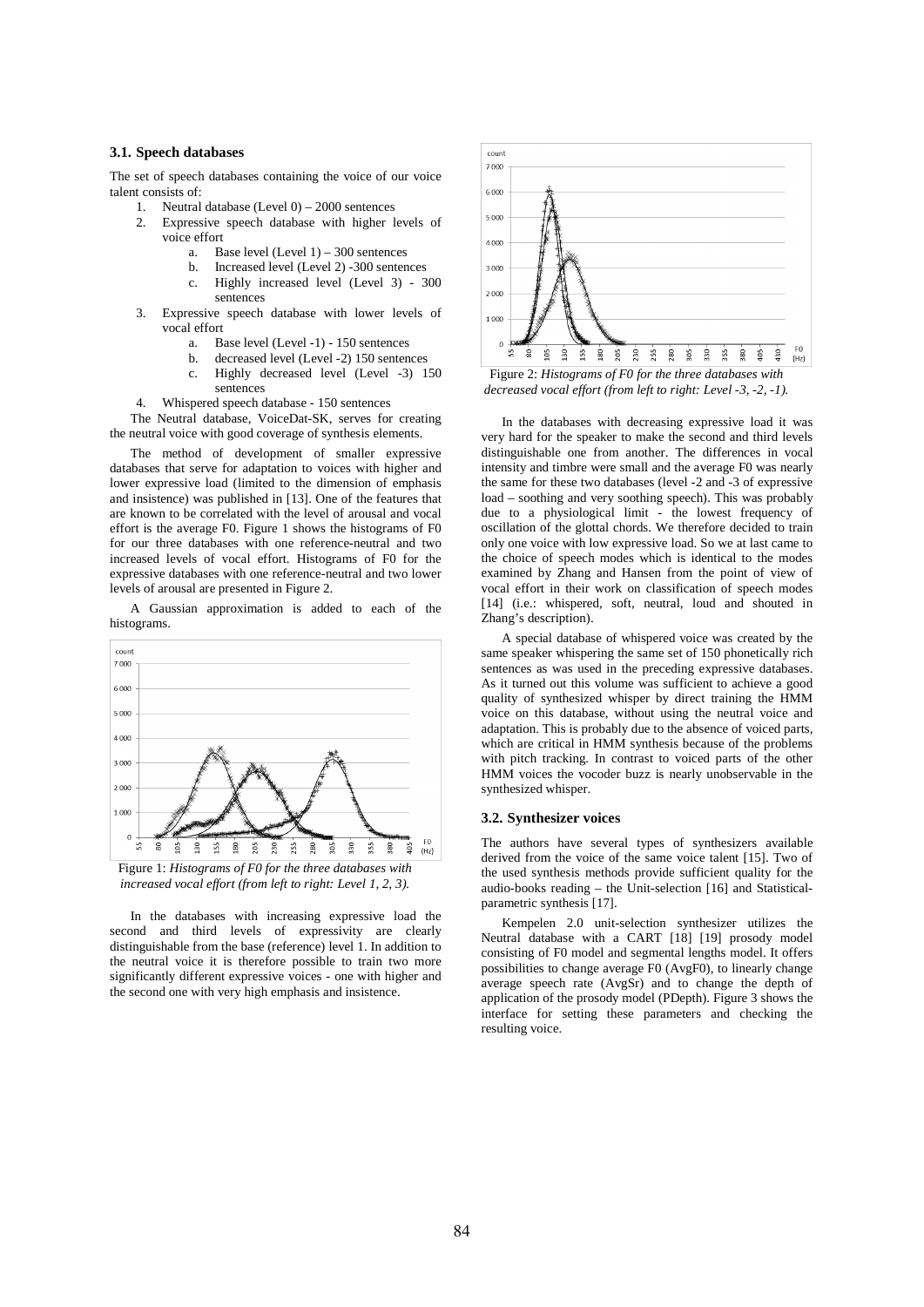

Figure 3: *The graphical interface of the unit selection synthesizer: a) text, b) prosody model selection, c) sliders for setting the AvgF0, AvgSr and PDepth, d) needed phonemes e) best syllable candidates found in the database from which the utterance is concatenated.* 

Only neutral voice Unit-selection is available in the actual version of DRAPER as the volume of expressive databases is too small to create good quality expressive Unit-selection voices from them. However certain changes in expression and fitting the voice to different characters can be obtained by changes in average pitch, average speech rate and the weight of prosody model, which influences the depth of the prosody modulation. The last one can change the intonation from monotonous to exaggerative intonation obtained by extrapolation of the model values up to 200%.

Other voices are based on Statistic-parametric speech synthesis [17]. We created the neutral voice in the HTS [20] system and adopted it to three other voices using smaller expressive databases. The statistical parametric synthesis uses Hidden Markov Modeling, and therefore this method is often denoted as HMM synthesis.

The brand name of our synthesizers is Kempelen. The full set of synthesizer voices available in the current version of DRAPER is the following:

- Kempelen 2.1 neutral Unit-selection voice
- Kempelen 3.0 neutral HMM voice
- Kempelen 3.1 HMM voice with higher expressive load
- Kempelen 3.2 HMM voice with very high expressive load
- Kempelen 3.3 HMM voice with lower expressive load
- Kempelen 3.4 HMM whispering voice

### **4. Personality and voice**

In this chapter we shortly introduce our previous research on the relationship between personality and voice.

#### **4.1. Individuality and its components / the notion of personality**

In our work, individuality is understood as a psychological entity, a unit consisting of three components [21]. First, personality, is a rather stable component that remains practically unchanged during the life. Second, mood, may change in time, but its changes are rather slow. Third, emotions, are the most dynamical and can change rapidly. In this paper we focus mainly on the first component, personality, and leave the other two components for subsequent studies.

#### **4.2. Traditional psychological classification of personality dimensions**

Personality is most commonly described using the formal psychological model called the Five Factor Model [22], [23] with factors representing the basis of the personality space. We have adopted a very simple annotation convention. Each of the personality dimensions - Neuroticism, Extraversion, Openness to experience, Agreeableness and Conscientiousness - will be assigned only one of three values: 1, 0 or -1. For instance, N1 denotes that the character is neurotic, N0 means that this dimension is not applicable, i.e. not important for expressing the character's personality, and N-1 denotes the absence of neuroticism, i.e. that the character comes across as secure and confident, which is opposite to neurotic (see Table 1.).

#### **4.3. Semantic dimension – taxonomy of characters based on elementary semantic oppositions**

Personal characteristic of the theatre characters is a complex of three interconnected levels: semantic, visual and acoustical. The semantic level characterizes the character as to its function in the play. The visual layer represents all components of visual representation of a puppet (face, costume, material and animation). The acoustical layer includes speech, music and all the sounds generated by actor and his puppets.

The description of personalities encoded in the speech and acting of puppet characters requires at least a three dimensional space consisting of semantic, visual and auditory dimensions. In the semantic domain the character is best described following its functions in the play. Table 2 gives classification of functions of the characters (the concept) on the basis of elementary semantic oppositions, proposed by us for aesthetic and semantic description on of characters for the purposes of this study.

The classification includes eight dimensions. Some of them are binary, e.g. Sex or Anthropological view, some are coarsely continuous, e.g. Social Status or Ethnicity, and some represent a fine-grained continuum, e.g. Age, Morality, or Intelligence. We will initially code all dimensions as binary since even Age, Morality, or Intelligence are considered archetypal and thus extremely polar for the purposes of the plays.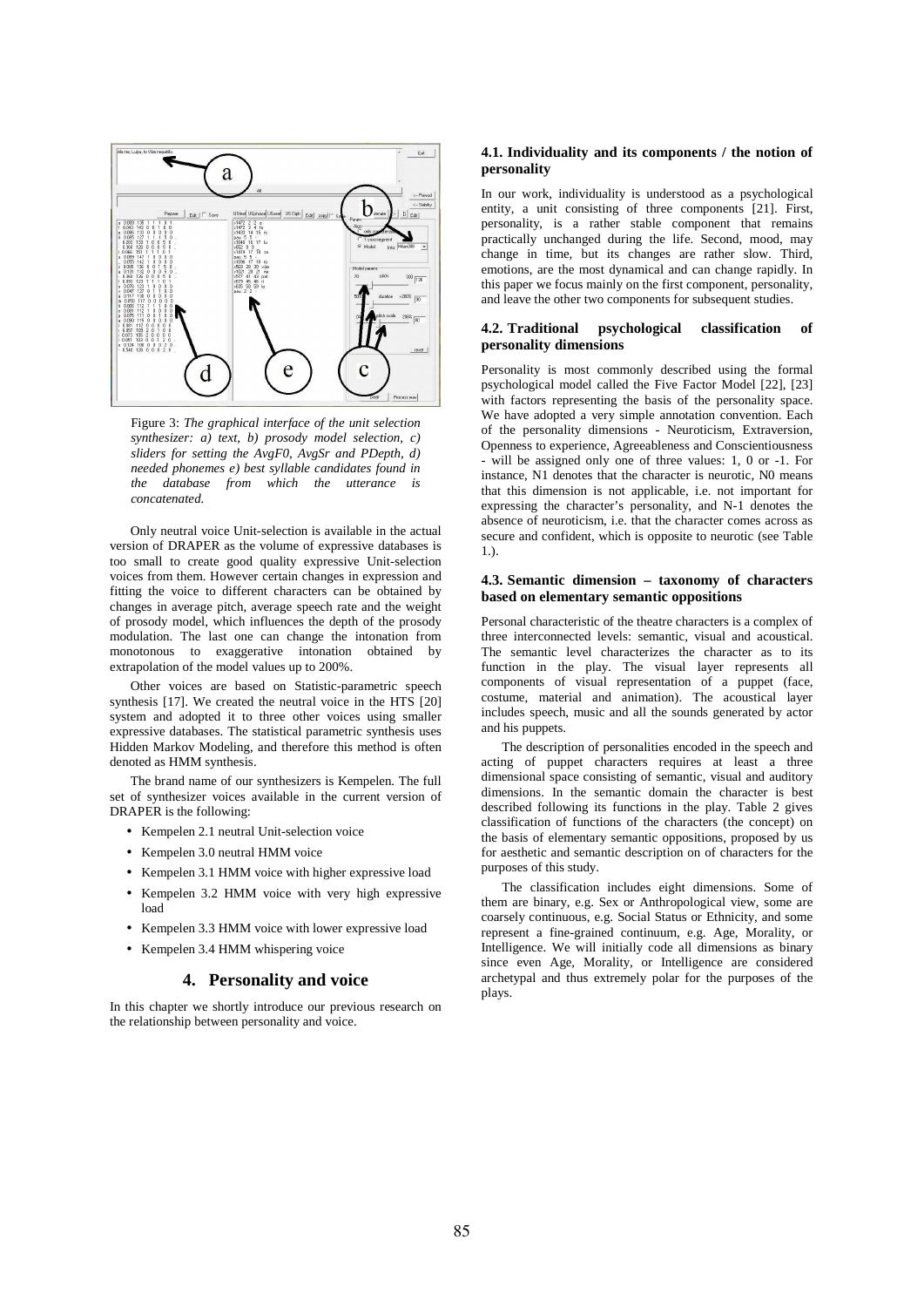Table 1. *Five Factor Model of personality with description and examples* 

| <b>Personality</b><br>dimension | Code<br>value | <b>Description</b>  | High level [1]<br>(example<br>adjectives) | <b>Low level</b><br>$[ -1]$<br>(example<br>adjectives) |
|---------------------------------|---------------|---------------------|-------------------------------------------|--------------------------------------------------------|
| Neuroticism                     | N             | Tendency to         | Sensitive                                 | Secure                                                 |
|                                 | $1, 0, -1$    | experience          | <b>Nervous</b>                            | Confident                                              |
|                                 |               | negative            | <b>Insecure</b>                           |                                                        |
|                                 |               | thoughts            | Emotionally                               |                                                        |
|                                 |               |                     | distressed                                |                                                        |
| Extraversion                    | E             | Preference for      | Outgoing                                  | Shy                                                    |
|                                 | $1, 0, -1$    | and behaviour       | Energetic                                 | With-drawn                                             |
|                                 |               | in social           | Talkative                                 |                                                        |
|                                 |               | situations          | Social                                    |                                                        |
| Openness<br>to                  | $\Omega$      | Open minded-        | Inventive                                 | Cautious                                               |
| experience                      | $1, 0, -1$    | ness, interest in   | Curious                                   | Conserva-                                              |
|                                 |               | culture             | Imaginative                               | tive                                                   |
|                                 |               |                     | Creative                                  |                                                        |
|                                 |               |                     | Explorative                               |                                                        |
| Agree-                          | $\mathsf{A}$  | <b>Interactions</b> | Friendly                                  | Competitive                                            |
| ableness                        | $1, 0, -1$    | with others         | Compassio-                                |                                                        |
|                                 |               |                     | nate                                      |                                                        |
|                                 |               |                     | Trusting                                  |                                                        |
|                                 |               |                     | Cooperative                               |                                                        |
| Conscien-                       | $\mathcal{C}$ | Organized,          | Efficient                                 | Easy-going                                             |
| tiousness                       | $1, 0, -1$    | persistent in       | Methodical                                | Careless                                               |
|                                 |               | achieving goals     | Well organized                            |                                                        |
|                                 |               |                     | Dutiful                                   |                                                        |

Table 2. C*lassification of the characters based on several elementary semantic oppositions.* 

| <b>Criteria</b>      | One pole     |                | code Second pole | code      |
|----------------------|--------------|----------------|------------------|-----------|
| Sex                  | Male         | <b>XM</b>      | Female           | <b>XF</b> |
| Anthropological view | human        | HH             | Non-human        | HN        |
| Age                  | Old          | AO             | Young            | AY        |
| Morality             | Positive     | MP             | Negative         | MN        |
| Aesthetics           | Tragical     | ET             | Comical          | ЕC        |
| Reflexion of ethnic  | $_{\rm Our}$ | R <sub>O</sub> | Foreign          | RF        |
| Intelligence         | Clever       | ĪН             | Stupid           | Π.        |
| Social status        | Noble        | <b>SN</b>      | Low              | SL        |

For deeper understanding of the actor's notion of personality of his characters, we asked a puppeteer, Anton Anderle, to characterize the personality and to explain the changes of his voice he uses to present them. The actor based the description on both psychological features of the character and the acoustic-phonetic means to express them.

He presented us a set of archetypical characters and their typical features:

I. NEGATIVE MALE TYPE - Intriguer, bad knight

- High volume, hyper-articulation

II. POSITIVE MALE TYPE -Leading man - Royal type dignified, deliberate, wise - *Low pitch, monotonous*

IV. BAD MAN - hoarse, low pitch

V. SWAGGERER Convivial, bold farmer, folk type, straight man, unshuffling, not cunning, frank - *Pharyngeal resonance, great pitch range* 

VI. LEAD WOMAN - young, *soft modal*

VII. OLD WOMAN – *lower voice*

VIII. BAD OLD WOMAN Cunning, sarcastic - *Increased*  hoarseness, articulator setting as for smile

IX. GOOD OLD WOMAN - Low falsetto, medium pitch range

This actor's classification scheme in fact assigns personality features and semantic features to the acoustical features of the character's voice.

#### **4.4. Voice quality and settings of the articulators**

A common way of describing voice settings uses the notion of a reference or neutral setting. This reference corresponds to a normal position relative to possible adjustments [24]. Discrete or continuous variation in voice settings is then depicted as deviations from the reference/neutral setting.

Following the basic pattern outlined in Laver's work [24], one can then attempt to classify voice qualities primarily in terms of description of the position of the articulators. For annotation we used a simple set of labels derived from Laver's terminology  $e.g.$  Labial protrusion  $=$  LP,  $terminology$  e.g. Labial protrusion = Laryngopharyngealized = LPH, Denasal = DN, Harsh whispery creaky falsetto = HWCF, etc. Laver's classification scheme is considered to be carefully worked-out, and it is being used widely. Despite this, however, some speech qualities are not covered, e.g. smiling or weepy speech. In producing these types of speech, complex positioning of the articulators (wide high/top and wide and low/bottom mouth corner positioning) along with special phonation modes (vibrato etc.) are used, and these are not included in the scheme. Pathological phenomena occurring in spoken utterances, whether acted or natural, such as lisping, stammering, muttering are not included in the scheme either; we have added the PAT (Pathological) annotation mark for them.

Considering prosodic features, we denote slow speech as SRL (Speech rate low), fast speech as SRH (Speech rate high), large pitch range as PRH (Pitch range high), small pitch range as PRL (Pitch range low), and low voice pitch is denoted as LOW.

A complex feature covering both voice quality and prosody is vocal effort. We denote high vocal effort as VEH (Vocal effort high) and low vocal effort as VEL (Vocal effort low).

#### **4.5. Relationship between personalities and acoustic characteristics**

We have analyzed 24 voices (the actor's own voice and 23 characters) presented by a puppeteer and we summarize the results in Tables 3 and 4. The numbers representing the highest observed correlation are written in Bold and highlighted. These data can be used for a first analysis of mutual links among personality factors, semantic and articulatory-acoustic features.

As expected, the 2D analysis performed on a relatively limited number of data – does not provide clear answers to the queries related to coding of personality characters by aesthetic-semantic and acoustic speech means. However, the results in Table 3 still suggest some dependencies. For example, negative moral features (MN) can be observed with neurotic (N1), extrovert (E1) and competitive (A-1) characters. Comical characters (EC) are often neurotic (N1). High social position (SH) is connected with calmness (N-1), extroversion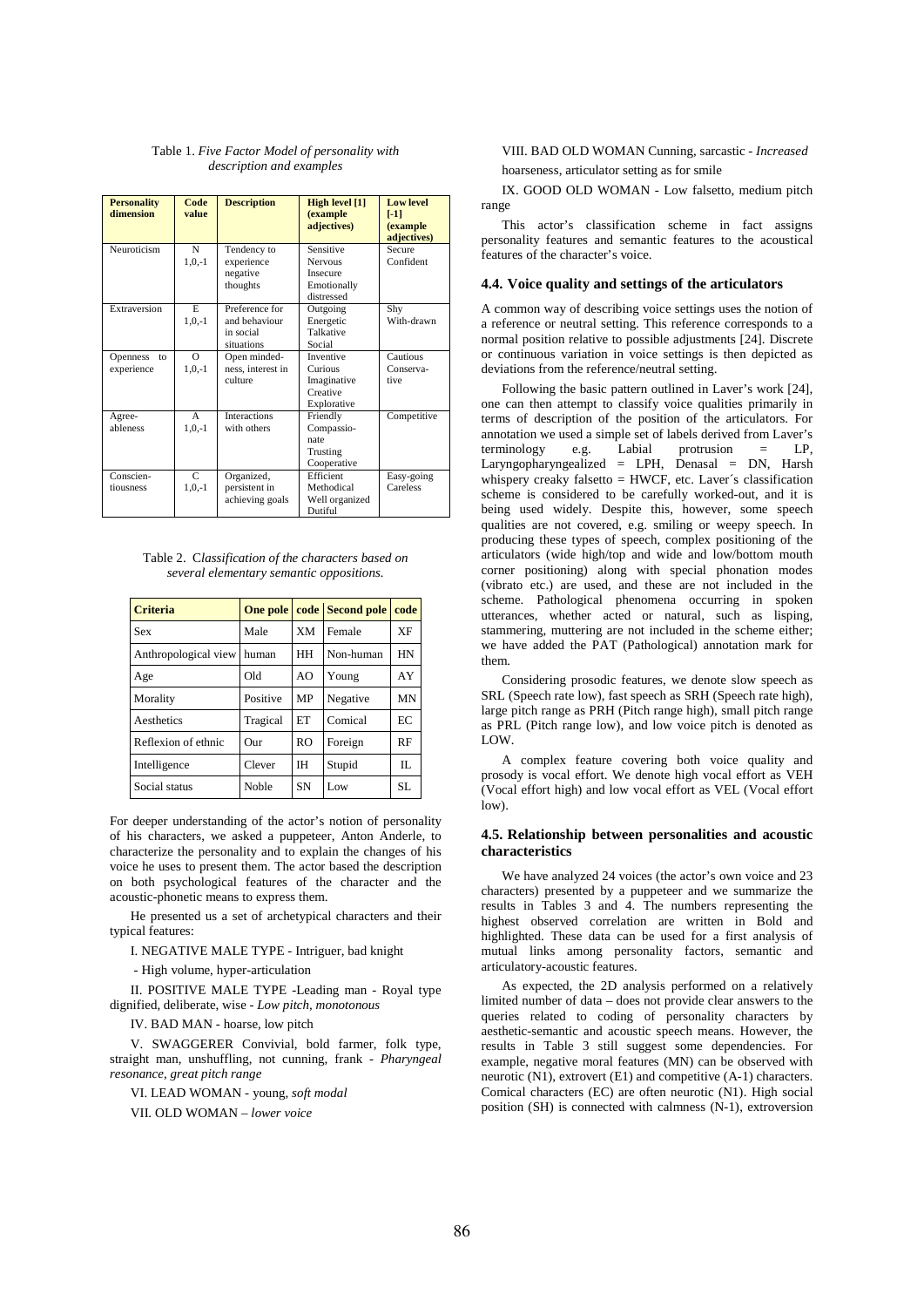(E), openness to new impressions (O) and strong-mindedness (C). Similar personality characteristics also tend to correlate with wisdom (IH). Results in Table 4 suggest that actors use mostly pitch changes in their voice (LOW+F+CF=22.95%) to express diversity of characters. While female voices (F+CF=12.57% of the total of assigned acoustic marks) are naturally expressed by falsetto, low voices (LOW=10.38% acoustic marks) correlate robustly with the N-1 factor, i.e. with calm and self-assured nature, and obviously with orderliness and resolution (C1).

Additionally, most often used acoustic means include speech rate  $(SRH+SRL=12.57%)$  and voice effort intensity (VEH+VEL=12.57%). High speech rate is usually related to neuroticism (N1), extroversion (E1), but also to competitiveness and assertiveness (A-1). On the other hand, slow speech (SRL) tends to be linked to reliability (C1). Considerable range of frequencies of the basic tone in melodic structures (PRH) and high voice effort (VEH), have also been used several times to express neurotic and extrovert nature. More data would be necessary for us to be able to evaluate the function of additional voice properties.

## **5. Texts of dramatic pieces**

DRAPER is meant for reading pieces from various areas of dramatic art in future. However it is still under development and it was decided to prove the concept first on the set of traditional puppet plays. Therefore we use for our first experiments a collection of the texts of puppet shows covering most of the repertoire of the traditional folk Slovak puppeteer Bohuslav Anderle (father of Anton Anderle who presented the puppeteer art to us). The pieces were recorded by Bohuslav Anderle himself in nineteen-seventies and reconstructed, transcribed, edited and published recently by one of the authors of this study, Juraj Hamar [21]. The collection consists of 28 complete puppet plays.

One could reasonably argue that there is no need to create synthesized versions of the games if there are recordings of the text spoken by the puppeteer. The sound quality of the original recordings is very low and is therefore not suitable for publication. On the other hand it can serve as a good study material and reference in evaluation of the quality of our first synthesized dramatizations.

## **6. Dramatic Piece Reader DRAPER**

We have developed a software system for reading texts of dramatic works of art and called it "Dramatic Piece Reader -

DRAPER". It makes use of available set of synthesizers with different expressive load and with wide possibilities to change the characteristics of voices. The schematic diagram of DRAPER is shown in Figure 4.

#### **6.1. DRAPER architecture**

With a help of human expert, the Operator, who controls, checks and fine-tunes the text pre-processing and voice assignment, the system creates sound-files of dramatic pieces where every character have a special voice with default acoustical characteristics automatically predicted according to the simple Operator's description. Illustrative sounds can be added wherever it is appropriate (see the following chapter).

After the operator has chosen the text of the dramatic piece to be read the automatic text preprocessing is done. It automatically identifies the characters and shows the list of the characters to the operator. For every character the operator has to manually choose the type of every character (see Table 5).

Table 3. *Counts and mutual occurrences of personality dimensions and semantic characteristics.* 

| ***                  | <b>XM</b> | XF     | <b>HH</b> | <b>HN</b> | A <sub>O</sub> | AY  | <b>MP</b> | <b>MN</b> | ET  | EC     | <b>RO</b> | <b>RF</b> | <b>SH</b>   | <b>SL</b> | IH     | $\mathbf{L}$ | <b>SUMA</b> | $\frac{a}{2}$ |
|----------------------|-----------|--------|-----------|-----------|----------------|-----|-----------|-----------|-----|--------|-----------|-----------|-------------|-----------|--------|--------------|-------------|---------------|
| <b>Neurotic</b>      | 3         |        |           | $\sim$    | $\sim$         |     | ◠         | 4         |     | 4      |           |           |             | 4         |        |              | 37          | 13,41         |
| <b>Confident</b>     |           |        |           |           | $\sim$         |     | $\sim$    |           |     |        |           |           | $\sim$<br>3 |           | $\sim$ |              | 28          | 10,14         |
| <b>Extravert</b>     |           |        |           |           | $\sim$         |     | $\sim$    |           |     | $\sim$ |           | ◠         | $\sim$      |           |        | $\sim$       | 42          | 15,22         |
| <b>With-drawn</b>    | n         |        | 3         |           |                |     |           |           |     | $\sim$ |           |           |             | σ         |        |              | 17          | 6,159         |
| Open<br>Conservative |           |        |           |           |                |     | ⌒         |           |     |        |           |           | $\sim$      |           |        |              | 21          | 7,609         |
|                      | $\sim$    | $\sim$ | 4         |           |                |     | $\sim$    |           |     | $\sim$ |           |           |             | $\sim$    |        |              | 21          | 7,609         |
| <b>Agreeable</b>     |           |        |           |           | $\sim$         |     | 5         | Δ         |     | $\sim$ |           |           | n           |           | $\sim$ | $\sim$       | 40          | 14,49         |
| <b>Competitive</b>   |           |        | $\sim$    |           | $\sim$         |     |           | 5         |     |        |           |           | ◠           |           |        |              | 21          | 7,609         |
| <b>Conscientious</b> | 8         |        | h.        | 4         | $\sim$         |     | 4         | c         |     |        |           |           |             |           | Δ      |              | 40          | 14,49         |
| <b>Careless</b>      |           |        | $\bullet$ |           |                |     |           |           |     |        |           | ↑<br>∠    |             | ◠<br>z.   |        |              | 9           | 3,261         |
| <b>SUM</b>           | 37        | 23     | 41        | 13        | 17             | 5   | 22        | 21        | 4   | 17     | Q         | 8         | 16          | 23        | 11     | 9            | 276         | 100           |
| $\frac{0}{0}$        | 13,4      | 8,3    | 14,9      | 4,7       | 6,2            | 1.8 | 8,0       | .6        | 1.4 | 6,2    | 3,3       | 2.9       | 5,8         | 8,3       | 4,0    | 3.3          | 100         | ***           |

Table 4. *Counts and mutual occurrences of personality dimensions and voice characteristics.* 

| ***                  | <b>PAT</b> | <b>SRH</b> | <b>SRL</b> | <b>PRH</b> | <b>PRL</b> | <b>VEH</b>     | <b>VEL</b> | <b>LOW</b> | WV | F        | CF  | <b>HV</b> | <b>RL</b>             | TV | <b>MV</b>    | LV | LS     | CR  | LP | LL       |     | <b>BV</b> | DN                     | <b>SUMA</b> | $\frac{0}{0}$ |
|----------------------|------------|------------|------------|------------|------------|----------------|------------|------------|----|----------|-----|-----------|-----------------------|----|--------------|----|--------|-----|----|----------|-----|-----------|------------------------|-------------|---------------|
| <b>Neurotic</b>      |            |            |            | $\Delta$   |            | $\sim$         |            |            |    | $\sim$   |     |           |                       |    |              |    | $\sim$ |     |    |          |     |           |                        | 23          | 12,57         |
| <b>Confident</b>     |            |            |            |            |            |                |            |            |    | $\Delta$ |     |           |                       |    |              |    |        |     |    | $\Delta$ |     |           |                        | 24          | 13,11         |
| <b>Extravert</b>     | ▵          |            |            | c          |            |                |            |            |    | $\sim$   |     |           |                       |    |              |    |        |     |    |          |     |           |                        | 26          | 14,21         |
| With-drawn           |            |            |            |            |            |                |            |            |    |          |     |           |                       |    |              |    |        |     |    |          |     |           |                        |             | 3,825         |
| <b>Open</b>          |            |            |            |            |            |                | $\sim$     |            |    |          |     |           |                       |    |              |    |        |     |    |          |     |           |                        | 10          | 5,464         |
| <b>Conservative</b>  |            |            |            |            |            |                |            |            |    |          |     |           |                       |    |              |    |        |     |    |          |     |           |                        | 13          | 7,104         |
| <b>Agreeable</b>     | ▵          |            |            |            |            |                |            |            |    |          |     |           |                       |    |              |    |        |     |    |          |     |           |                        | 25          | 13,66         |
| <b>Competitive</b>   |            |            |            |            |            |                |            |            |    | $\Delta$ |     |           |                       |    |              |    | C      |     |    |          |     |           |                        | 15          | 8,197         |
| <b>Conscientious</b> |            |            |            |            |            |                |            |            |    | ⌒        |     | ◠         |                       |    |              |    | $\sim$ |     |    | 3        |     |           |                        | 34          | 18,58         |
| <b>Careless</b>      |            |            |            |            |            |                |            |            |    |          |     |           |                       |    |              |    |        |     |    |          |     |           |                        | n           | 3,279         |
| <b>SUM</b>           | Q          | 13         | 10         | 8          | n          | 13             | 10         | 19         | 2  | 20       |     | п         |                       |    |              |    | 10     | n   |    | е        |     | n         |                        | 183         | 100           |
| $\frac{0}{0}$        | 4.9        | ٠          | 5.5        | 4.4        | 3.3        | $\overline{ }$ | 5.5        | 10,4       |    | 10,9     | 1,6 | 3.8       | . .<br>$\Delta$<br>٠. |    | 27<br>$\sim$ |    | 5.5    | د.ر |    | 3.8      | 3.3 | 3.3       | 22<br>$\angle, \angle$ | 100         | ***           |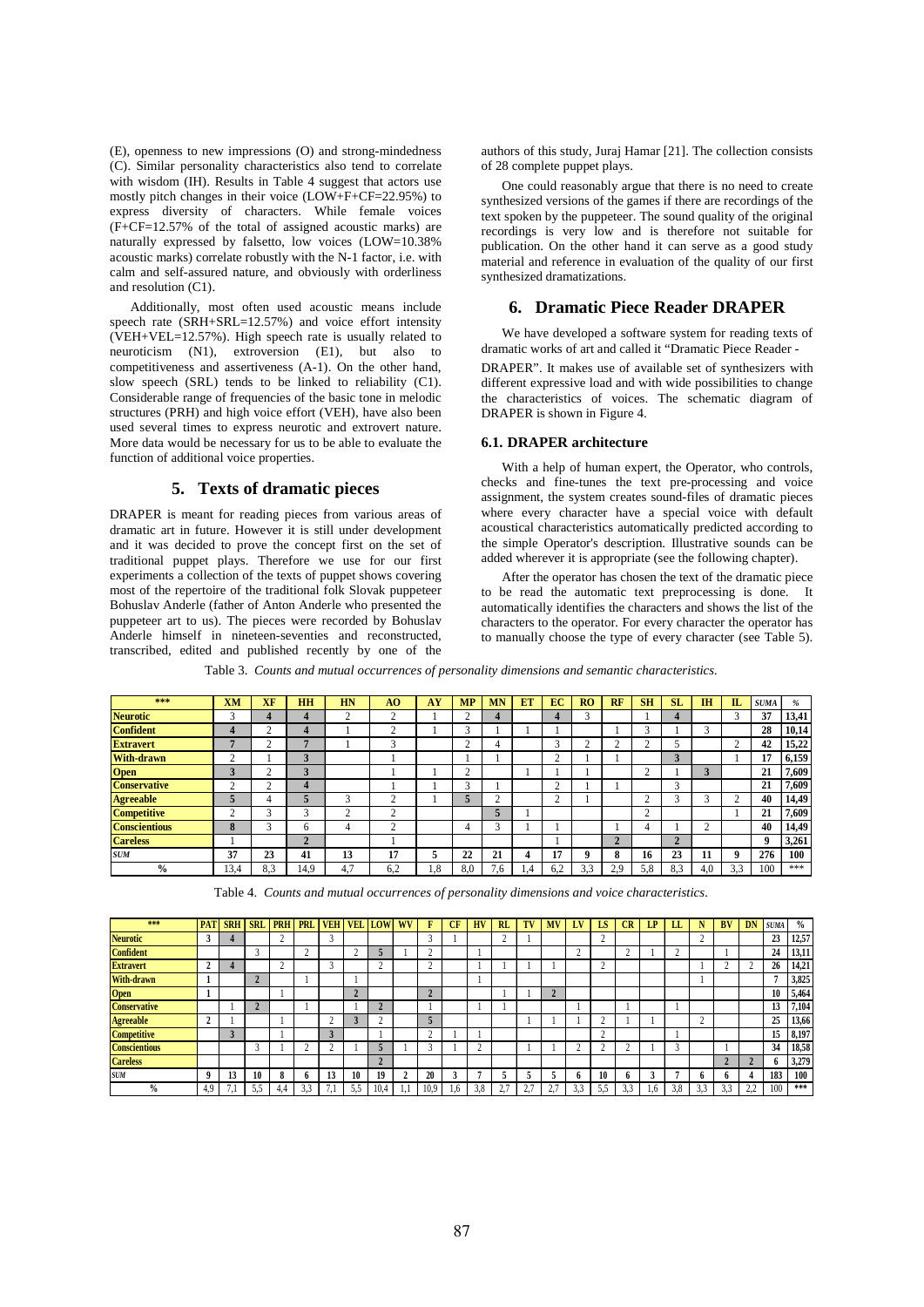

Figure 4: *Schematic diagram of the virtual Dramatic Piece Reader.*

The system then offers a default voice for every character. One arrow means a shift approximately 30 Hz in AvgF0, 15% in AvgSr and 30% in PDepth. The operator can then open the Synthesizer settings window, try the voice with the offered parameter setting and eventually fine-tune the settings for every particular voice. Fine-tuning of the voice can be done also for a smaller part of the text (e.g. whispering or crying only several words).

The sentences ending with exclamation mark are automatically labeled with a tag causing they will be read with expressivity increased by one level (if available).

One of the most important tasks of the operator is to check the text for the words with unusual pronunciation (e.g. names or foreign words) and use the find-replace function of the text editor to replace their written form for the text representation of their pronunciation in Slovak ("write it the way you hear it").

All the preparation of the text for synthesis is technically done by adding tags to the source text. The basic text to be processed is the pure text of the utterances of the characters and the text of director notes, descriptions of the stage and other comments.

Special tags designating the changes of voices and voice parameters are automatically inserted at the appropriate places in the text under the control of Operator.

#### **6.2. A comment on speech temporal dynamics**

At various emotions, the same character can have different dynamics of speech. Sometimes he speaks quickly, sometimes slowly, but most often he speaks in a quasi neutral manner. This speed can be set in the Synthesizer settings.

But this is only a so called linear (or horizontal) dynamics applied to the utterance of one character. It is followed (in a vertical direction downwards in the text) by an utterance of another character. The vertical dynamics reflects the dynamics of the dialogue, dynamics of taking the ground, of the speed of changing the characters. If they are speaking calmly, there is a "normal" more or less short pause between the utterances of the characters. However, if the dialogue is expressive (argument, hassle, fear, threats, etc..) the cadence of rotation of the characters in the dialogue is much faster, almost without pause.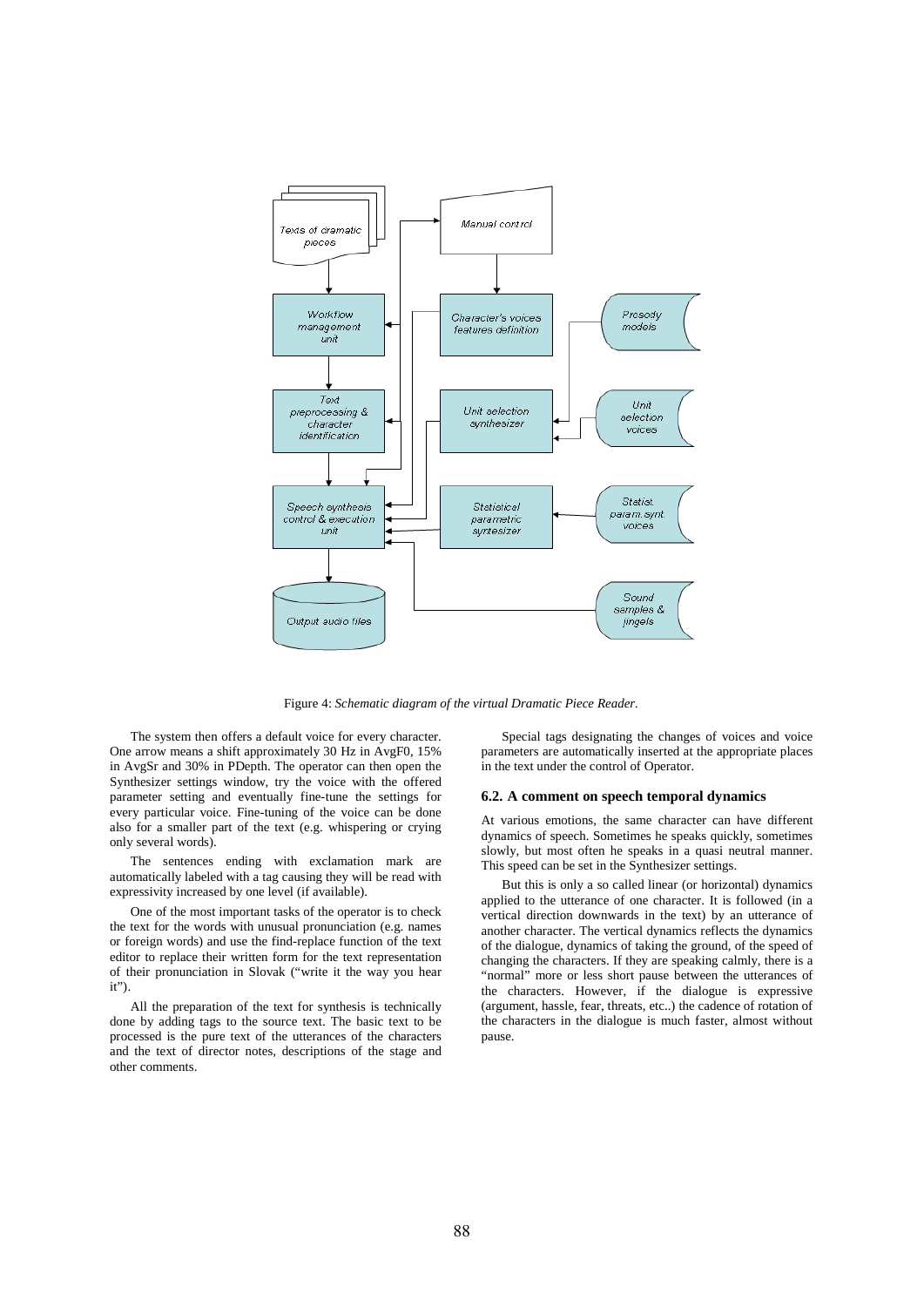| Character | <b>Characteristics</b> | Synt.      | Avg            | AvgSr    | Pros. |
|-----------|------------------------|------------|----------------|----------|-------|
| archetype |                        | Voice      | F <sub>0</sub> |          | Depth |
| Neutral   | father,                | Unit-      | 135 Hz         | standard | 100%  |
| male      | comment                | sel.       | $=$ male       |          |       |
|           | reader                 |            | refe-          |          |       |
|           |                        |            | rence          |          |       |
| Leading   | royal type             | Unit-      | J              | J        | J     |
| man       |                        | sel.       |                |          |       |
| coy       | weak                   | HMM        | ↑              | ↓        | J     |
|           |                        | level-2    |                |          |       |
| bigmouth  | convivial,             | <b>HMM</b> | ኍ              | ሳ        | ተ     |
|           | folksy                 | $level+2$  |                |          |       |
| Negative  | intriguer              | <b>HMM</b> |                |          |       |
| male      |                        | $level+2$  |                |          | ≙     |
| Very bad  | malicious              | <b>HMM</b> | ↓↓             | J        |       |
| man       |                        | $level+2$  |                |          |       |
| Neutral   | mother,                | Unit-      | 240 Hz         | standard | 100%  |
| female    | comment                | sel.       |                |          |       |
|           | reader                 |            | female         |          |       |
|           |                        |            | Refe-          |          |       |
|           |                        |            | rence          |          |       |
| Leading   | royal type             | Unit-      | J              | J        | J     |
| woman     |                        | sel.       |                |          |       |
| Timid     | shy, un-               | <b>HMM</b> | ኍ              | J        | J     |
| woman     | experienced            | level-2    |                |          |       |
| Jovial    | convivial.             | <b>HMM</b> | ኍ              | ኍ        | ተ     |
| woman     | folksy                 | $level+2$  |                |          |       |
| Negative  | intriguer              | <b>HMM</b> |                |          |       |
| female    |                        | $level+2$  |                |          | 1     |
| Very bad  | malicious              | <b>HMM</b> | ∻              | J        |       |
| woman     |                        | $level+2$  |                |          |       |
| Ghost     | Whispering             | <b>HMM</b> |                |          |       |
|           |                        | whisper    |                |          |       |
| Comment   | neutral to             | <b>HMM</b> |                |          |       |
| reader    | less expressive        | level 0    |                |          |       |

Table 5. *The basic set of default voices that the Operator has available.* 

Special marks can be inserted in the text in DRAPER to shorten or lengthen the pauses between replicas of two characters.

# **7. Commentary reading and Illustrative sounds - Acousticons**

One voice has to be dedicated to the Commentary reader, which reads the comments of the theater script, e.g.: "He arrives on the scene; She hits the robber with a stick; He falls to the ground; She catches Kuranto's hand; She hides behind the statue; There is a small cabin near the forest.; etc ...". This voice should be neutral or with a slightly lower expressivity, but distinguishable from the voices of the characters.

Some actions and phenomena mentioned in the text, for example knocking, ringing, strike, whistle, snoring etc... could be expressed in the acoustic form. Similarly there are different changes of voice qualities, mood, presence of emotions, or speaker non-lexical sounds identified in the text, e.g.: "tearfully, for himself, in a whisper, seriously, screams, angry ...". Finally, from time to time it is marked in the comment or it is obvious from the text itself, that the character sings the text as a song. Other situations, where the insertion of sounds can be suitable are interjections "Br, brrr" that are usually used when the devil comes. This is also often accompanied by a sound of thundering.

To get an idea of what sounds and what kind of emotionally colored voices are required by the comments, we have analyzed several hundred pages of scenarios of puppet plays.

The examples are from the collection of all 28 games. We list the sounds, emotions or voice modulations that we found in [25].

*Sounds:* knocking on the door (15 times) , ringing the bell (5 times), whizzing (2 times), striking clocks (4 times), whistling (6 times), snoring (2 times).

*Voices:* angry (2 times), shouting (4 times), parodying (11 times), crying (13 times), moaning, sobbing (15 times), to himself (13 times), whispering (9 times).

We have therefore included a possibility in DRAPER to insert illustrative sounds in the synthesized speech.

The 256 sounds (acoustic emoticons) are organized in a system of 16 thematically oriented subsets (Transporticons, Zooticons, Sporticons, Eroticons, Partycons, etc.) and are inserted using an easy to remember code. This set of sounds, called SOUNDI we have developed earlier for SMS to Voice service in telecommunications [26].

The Operator can decide which of the instructions (comments) should be read and which should be performed. Some of them can be done by changing the settings of voices and some by insertion of the illustrative sounds.

The letter in the code designates the class and every sound in the class has its own number.

The second way of inserting the sounds is to remember the names of the sound file, which is listed in the full definition of SOUNDI specification (e.g. kiss $1 = E1$ , or gallop = S2).

In further versions of DRAPER the SOUNDI sound database will be enriched and changed substantially including the possibility to use user defined sound samples.

#### **8. Conclusions and future work**

Expectations that speech synthesis will be widely used for reading text aloud by readers of electronic books failed to become truth. The reason is that the readers have greater experience from their own reading than listening to synthetic speech, which is often unnatural and is unable to credibly convey the personality of the characters, their moods and emotions.

The possibilities of visually impaired readers are more limited. If the book is not available in Braille, or if their computer is not equipped with Braille display, they would probably like to use to the audio-books. Unfortunately, these are produced in quite a small amount. For this group of people we offer speech synthesis software, which is capable of presenting various characters and their personality.

Similar activities of other researchers in this area [27] [28] indicate that this is a well-grounded approach that will hopefully bring even better effectiveness in producing naturally sounding audio-books in future.

One of the goals of our research was to improve our understanding of the acoustic and auditory correlates of personality dimensions. We introduced a novel approach to the analysis of functional variation, i.e. the need to express personalities of particular characters, in the speech and vocal features of a puppeteer.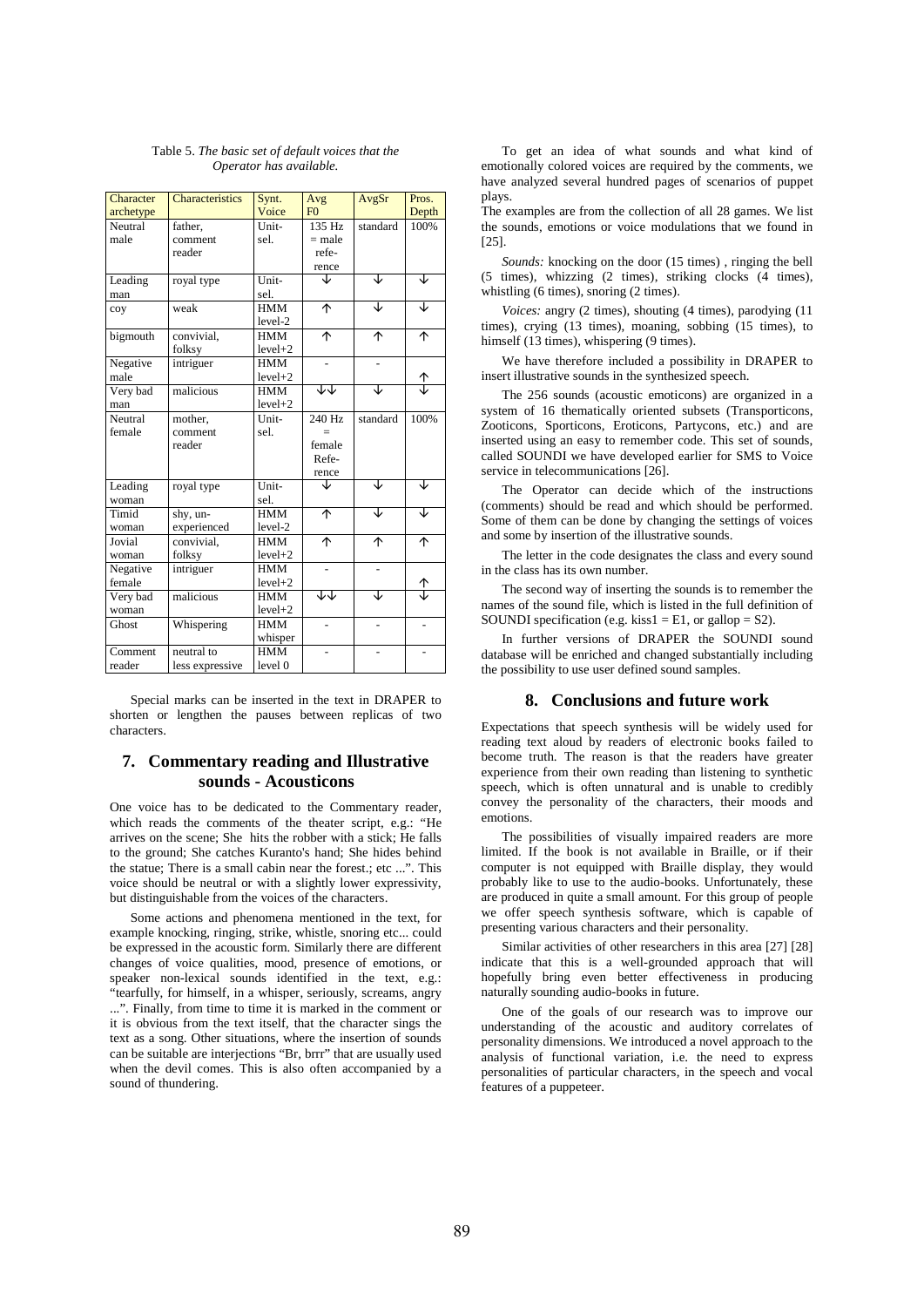| Code       | <b>Class</b>          | <b>Description</b>                                                                         | <b>Examples</b>                                                                                                                                                       |
|------------|-----------------------|--------------------------------------------------------------------------------------------|-----------------------------------------------------------------------------------------------------------------------------------------------------------------------|
| $A1-A16$   | Acoustic<br>emoticons | sounds reflecting human<br>feelings, moods and<br>attitude to the text                     | short giggling, laughter, devil laughter, Oooops, Wow!, Yeees!,<br>sad groan<br>Sounds suitable for acoustic interpretation of the graphical<br>emoticons.            |
| $B1 - B16$ | Babycons              | Acoustic displays of<br>children                                                           | children giggling, cry, etc.                                                                                                                                          |
| $E1 - E16$ | Eroticons             | Sounds of love, passion,<br>sex, yearning                                                  | kisses, hard beating, sniff, screams, orgasm etc.                                                                                                                     |
| $V1 - V16$ | Vulgaricons           | Indecent sounds, "dirty<br>sounds" or sounds on the<br>boundary of social<br>acceptability | Fart, belch, spittle, vomit, squelch, hiccup, snore<br>Whether You like it or not, these sounds belong to the most<br>marketable.                                     |
| $Z1 - Z16$ | Zooicons              | Acoustic displays of<br>animals                                                            | Roaster, dog, cat, horse, lion, hen, pig, goat, donkey, mouse,<br>snake, gadfly                                                                                       |
| $I1 - I16$ | Symbolicons           | Illustrative and<br>symbolical sounds                                                      | Church bell, clocks, gun shot, circular saw, glass crack, doors,<br>toilet, etc.                                                                                      |
| $T1 - T16$ | Transporticons        | Sounds of transport<br>means and vehicles                                                  | Human steps, horse gallop, car alarm, car crash, car brakes,<br>locomotive, firemen car, ambulance, etc.                                                              |
| $P1 - P16$ | Partycons             | Sounds of party and<br>having fun with friends                                             | Filling a glass with a drink, pinging with glasses, opening a bottle<br>of vine, opening a bottle of champagne, sipping, step dancing,<br>Cheers, drunk singing, etc. |
| $S1 - S16$ | Sportikons            | <b>Sports</b>                                                                              | Table tennis, tennis, judge's whistle, gong, mountaineer falling<br>from a rock, stadium atmosphere, etc.                                                             |
| $J1 - J16$ | Instrumenticons       | Jingles or sounds played<br>by musical instruments                                         | Jaw harp, cymbal, church organ, drums, ethnic instruments, etc.                                                                                                       |
| M1-M16     | Melodicons            | Fragments of the well<br>known melodies with a<br>symbolical meaning                       | Jingle bells, Happy birthday, Wedding march, etc.                                                                                                                     |

Table 6. *The descriprtion of SOUNDI database of sound samples.* 

We argued that the system of stylized personality expressions by a puppeteer provides an excellent source of information both for understanding cognitive aspects of social communicative signals in human-human interactions as well as for utilization of observed patterns of human behavior in applications based on interactive voice systems in human machine interactions.

Most important feature of the DRAPER system is, that with a help of human operator it can convert high volume of books into audio form and make them accessible to the blind. The sound-files that will be distributed by the Slovak library for the blind in a form of copy protected files without a violation of the copyright law.

We presented our virtual dramatic piece reader at the conference Accessibility of audiovisual works to the visually impaired - a means of social inclusion and awareness, Bratislava 2012, organized by Blind and Partially Sighted Union of Slovakia. The quality of the generated speech was evaluated as a surprisingly good and acceptable also for longer texts.

At present DRAPER is still under development, but it is already capable of generating sound-files. The formal subjective evaluation tests have not been carried out yet, as we want to further improve our HMM voices through improvements in the vocoder. More work is still needed to make the system less dependent on human operator and to

match the automatic text preprocessing to the requirements of this special task.

Our further work will be aimed at adapting the Manual control interface so that it can be operated by a blind person. We also plan experiments with the development of overarticulated highly expressive voice, as the intelligibility of the highest level of expressive speech synthesis is often a bit lower than needed.

Regardless of how 'natural' text to speech can sound, it does not compare to the emotion and performance that an actor can bring to a performed audio book. [3] However the authors of this work try to take steps towards automatic reading of dramatic works in a quality acceptable for the blind and partially sighted people.

Demo sound-files generated by DRAPER can be downloaded from http://speech.savba.sk /DRAPER.

## **9. Acknowledgements**

This publication is the result of the project implementation: Technology research for the management of business processes in heterogeneous distributed systems in real time with the support of multimodal communication, RPKOM, ITMS 26240220064 supported by the Research & Development Operational Programme funded by the ERDF.